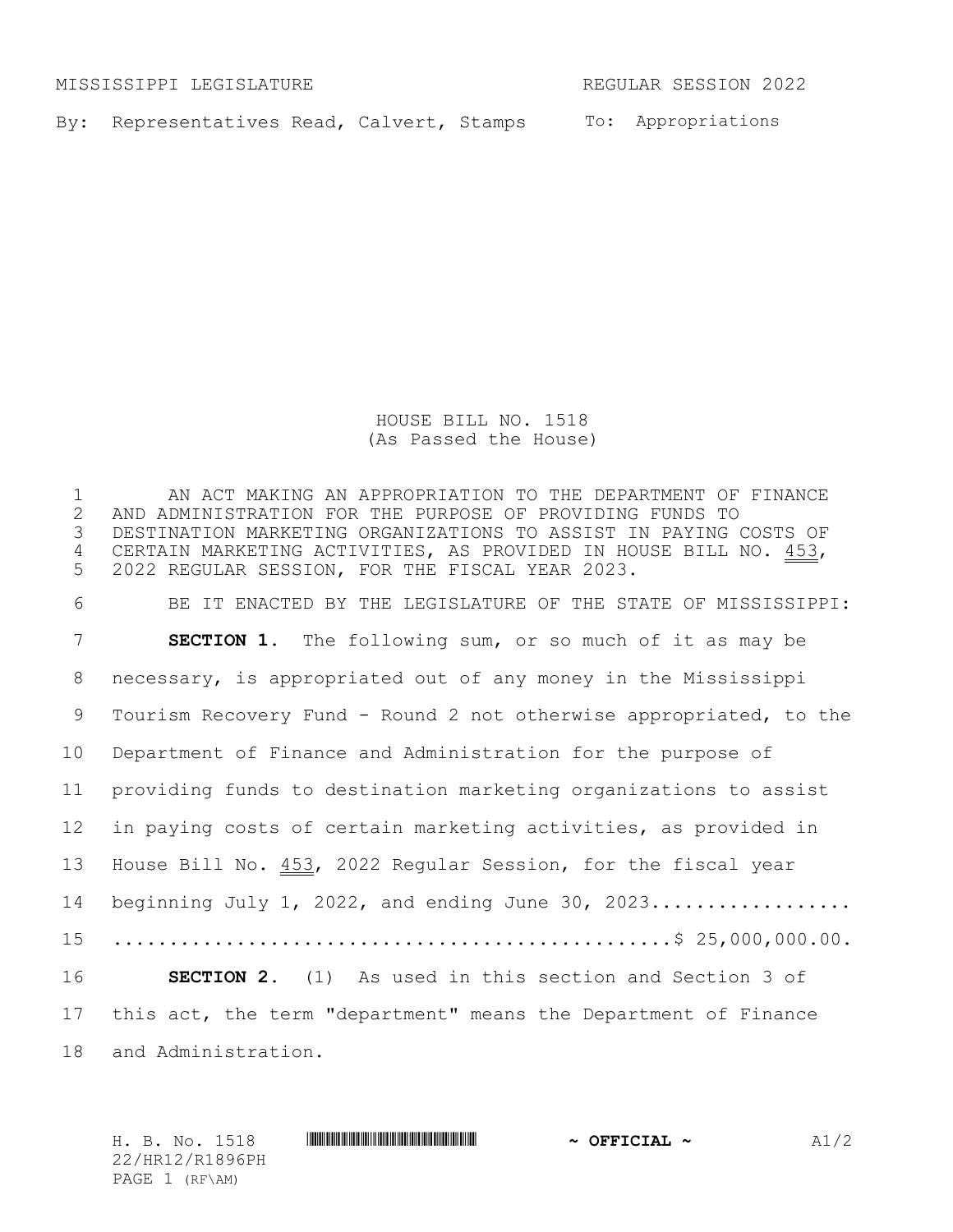19 (2) The department shall not disburse any funds appropriated under this act to any recipient without first: (a) making an individualized determination that the reimbursement sought is, in the department's independent judgment, for necessary expenditures eligible under Section 602 of the federal Social Security Act as added by Section 9901 of the federal American Rescue Plan Act of 2021 (ARPA) and its implementing guidelines, guidance, rules, regulations and/or other criteria, as may be amended or supplemented from time to time, by the United States Department of the Treasury; and (b) determining that the recipient has not received and will not receive reimbursement for the expense in question from any source of funds, including insurance proceeds, other than those funds provided under Section 602 of the federal Social Security Act as added by Section 9901 of ARPA. In addition, the department shall ensure that all funds appropriated under this act are disbursed in compliance with the Single Audit Act (31 USC Sections 7501-7507) and the related provisions of the Uniform Guidance, 2 CFR Section 200.303 regarding internal controls, Sections 200.330 through 200.332 regarding sub-recipient monitoring and management, and subpart F regarding audit requirements.

 **SECTION 3.** (1) As a condition of receiving and expending the funds appropriated to the department under this act, the department shall certify to the Department of Finance and Administration that each expenditure of the funds appropriated to

H. B. No. 1518 \*HR12/R1896PH\* **~ OFFICIAL ~** 22/HR12/R1896PH PAGE 2 (RF\AM)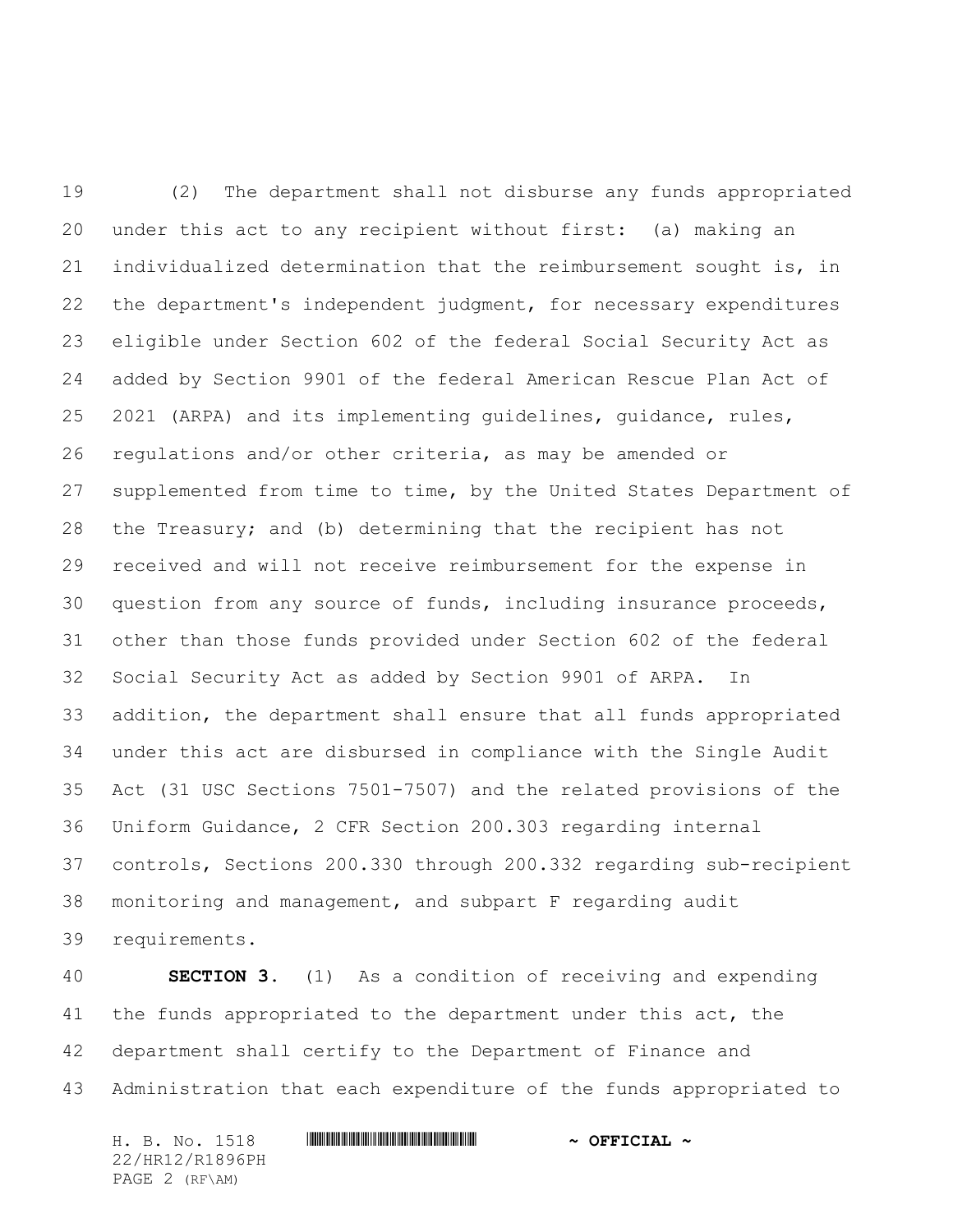the department under this act complies with the guidelines, guidance, rules, regulations and/or other criteria, as may be amended from time to time, of the United States Department of the Treasury regarding the use of monies from the Coronavirus State Fiscal Recovery Fund established by ARPA.

 (2) If the Office of Inspector General of the United States Department of the Treasury, or the Office of Inspector General of any other federal agency having oversight over the use of monies from the Coronavirus State Fiscal Recovery Fund established by ARPA (a) determines that the department or recipient has expended or otherwise used any of the funds appropriated to the department under this act for any purpose that is not in compliance with the guidelines, guidance, rules, regulations and/or other criteria, as may be amended from time to time, of the United States Department of the Treasury regarding the use of monies from the Coronavirus State Fiscal Recovery Fund established by ARPA, and (b) the State of Mississippi is required to repay the federal government for any of those funds that the Office of the Inspector General determined were expended or otherwise used improperly by the department or recipient, then the department or recipient that expended or otherwise used those funds improperly shall be required to pay the amount of those funds to the State of Mississippi for repayment to the federal government.

 **SECTION 4.** The money appropriated by this act shall be paid by the State Treasurer out of any money in the Mississippi Tourism

H. B. No. 1518 \*HR12/R1896PH\* **~ OFFICIAL ~** 22/HR12/R1896PH PAGE 3 (RF\AM)